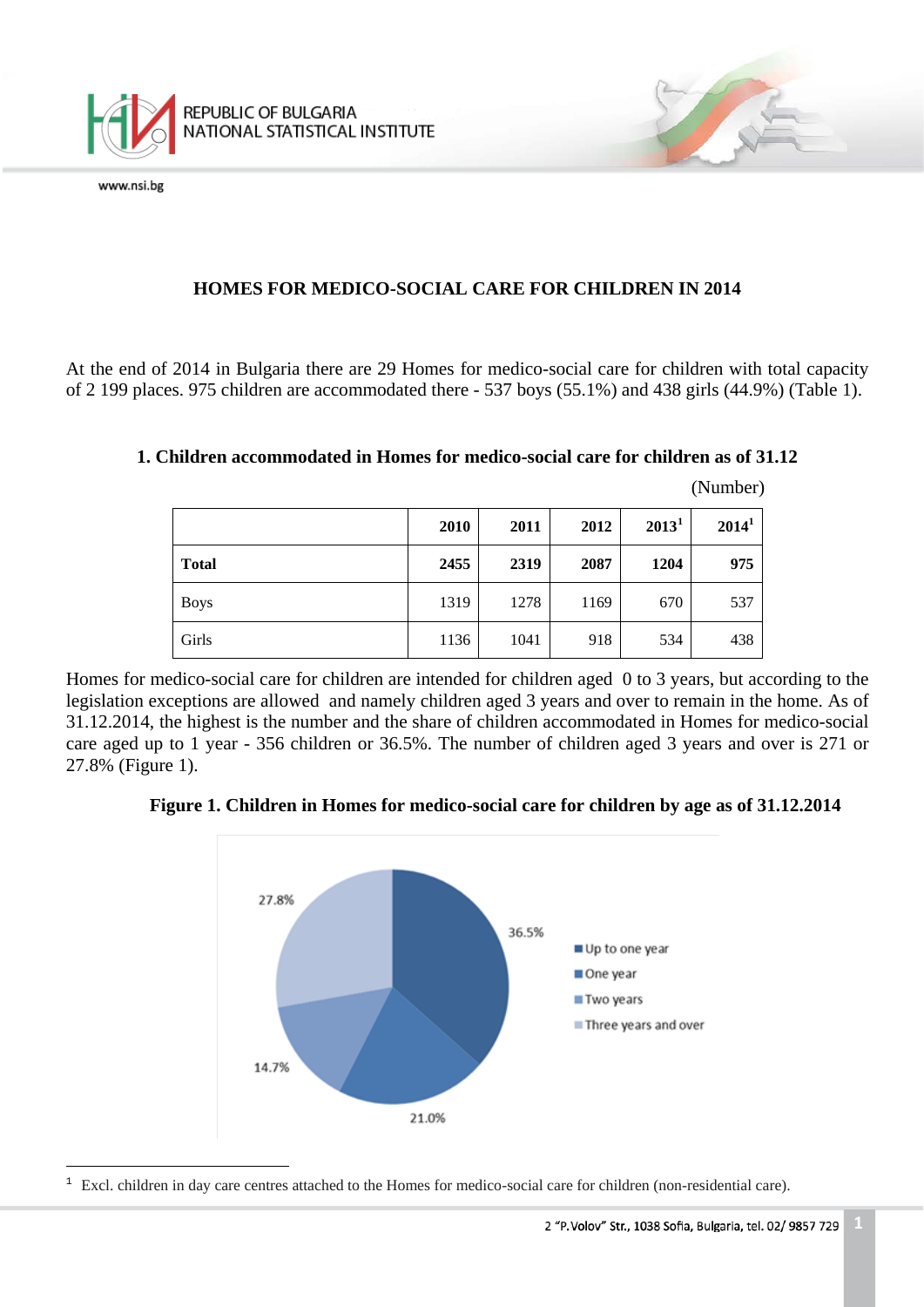

www.nsi.bg

At the end of 2014, 96.1% of the accommodated children have one or two parents. Complete orphans and foundlings are 3.9% of the total number of children (Table 2).

|                                         |              |             | (Number)     |
|-----------------------------------------|--------------|-------------|--------------|
|                                         | <b>Total</b> | <b>Boys</b> | <b>Girls</b> |
| <b>Total</b>                            | 975          | 537         | 438          |
| Complete orphans - two parents deceased | 9            | 6           | 3            |
| Foundlings                              | 29           | 8           | 21           |
| With parents                            | 937          | 523         | 414          |
| of which:                               |              |             |              |
| With one parent                         | 577          | 320         | 243          |
| With two parents                        | 360          | 203         | 171          |

## **2. Children in Homes for medico-social care for children at the end of 2014**

Medical care and the attendance of children accommodated in Homes for medico-social care for children in 2014 are provided by 2 047 persons working on a labour contract. 109 of them are physicians, 869 medical specialists on Health cares and 1 069 - other non-medical personnel (Table 3).

| <b>Personnel</b>                    | In numbers |
|-------------------------------------|------------|
| <b>Total</b>                        | 2047       |
| Physicians                          | 109        |
| of which: Pediatricians             | 91         |
| Medical specialists on Health cares | 869        |
| of which:                           |            |
| <b>Nurses</b>                       | 789        |
| Physiotherapists                    | 58         |
| Other non-medical personnel         | 1069       |

#### **3. Personnel in Homes for medico-social care for children by categories as of 31.12.2014**